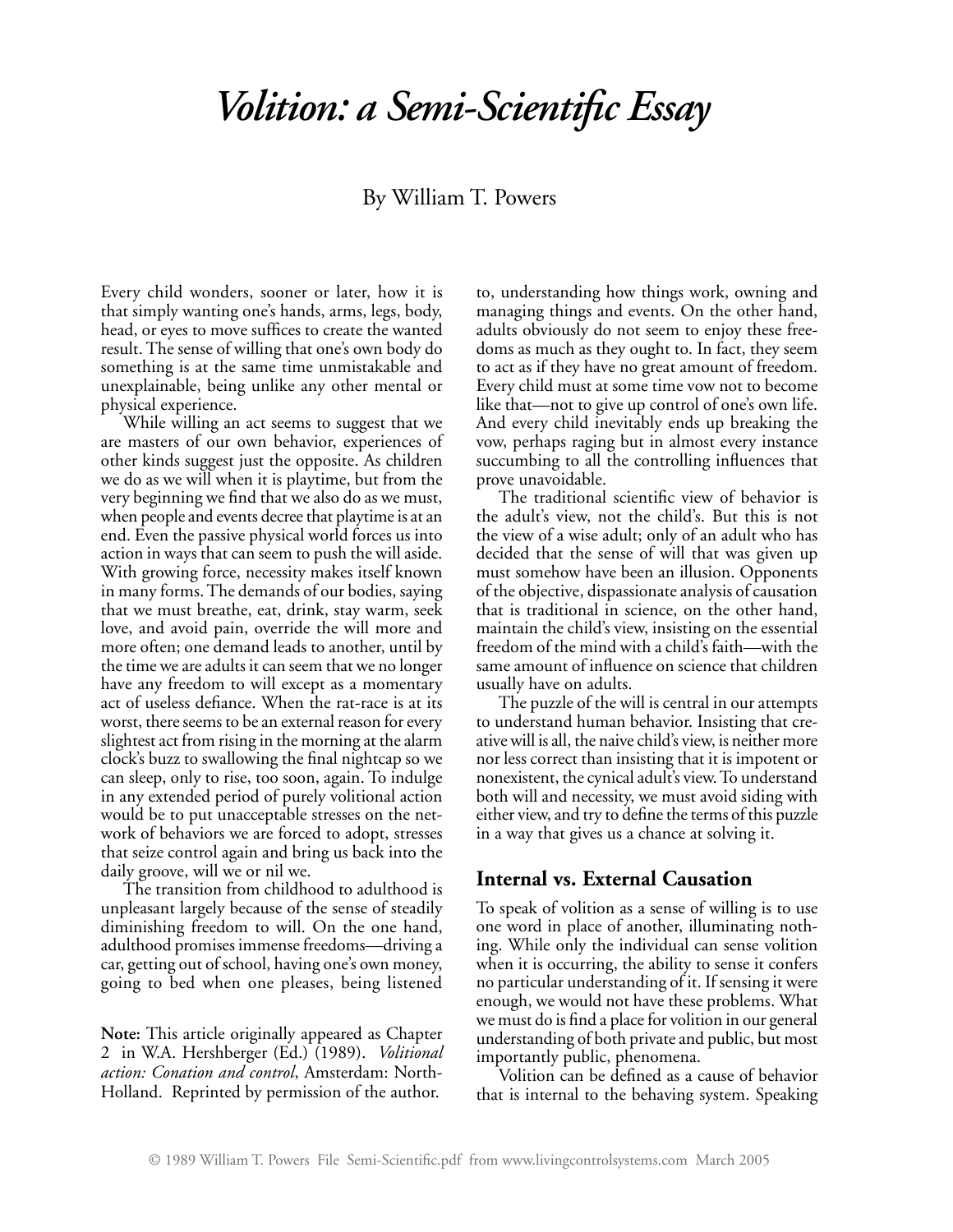generally instead of personally, we can see that human behavior seems to have two kinds of causes. One kind we can easily see, as when a gust of wind makes a man struggle to stand up, or an unexpected sound makes someone jump, or a worker tries harder when the boss threatens to fire her. The other kind is harder to see, because the cause is located where it can't be observed; the identification of a volitional act always seems weak because all we can say is that there was no apparent external cause. Few of us would dare to claim that we have noticed every possible cause and ruled it out. The weakness of the identification would seem to leave external cause as the most rational choice.

On the other hand, a careful consideration of human behavior, our own or that of others, makes it quite clear that we cannot identify many external causes. While we can pick out salient events such as an explosion or the offer of food and make a case that the ensuing behavior was the result, it is much harder to extend these connections to all behaviors and all events. Given any event chosen from the ongoing stream at random, we normally have no way of predicting what behavior will follow it in any given person. And if we really pay attention to behavior, we must admit that behavior is going on every moment of a person's life, in an unending continuous flow. It isn't just that our knowledge of external causes of behaviors is incomplete: it is nearly nonexistent. In sheer quantity, the amount of behavior that has been connected to prior causes is only an infinitesimal fraction of all the behavior that goes on every day.

Scientists who have given up completely on internal causation have done so not because of the evidence, but because of an urge to simplify. It is much easier to assert that all behavior is externally caused than it is to envision trying to sort out one class of causes from another. In support of external causation, it has been claimed that in a physical universe, all material objects are caused to behave by the confluence of all current influences on them. But this physical principle is not a premise from which we can conclude that all behavior is externally caused: it is simply a restatement of the assertion in different words. And it is a restatement that ignores all the ways in which organisms differ from the simple point-masses to which the original Newtonian principle was applied.

The principle difference is complexity: there is a great deal more going on inside an organism than inside any piece of matter that a physicist or a chemist studies. Most pieces of matter that a physicist studies do not stand up and try to get away. This complexity means not only that there are important processes going on inside the organism at all times, but that these processes may arise from sources that existed at unknown and unknowable times in the past. When a person speaks, the grammar and syntax that shape the speech may have originated in the outside world, but they certainly did not originate just before the utterance. As far as any present-time observer is concerned, the causes of grammar and syntax *now* are carried in the brain of the speaker, and cannot be traced to anything happening in the current environment.

This gives us the first wedge with which to pry open the puzzle. We must admit at least that large parts of the behavior we observe have origins that are unconnected with the current environment. On this basis we may still claim that some behaviors amount to responses to current stimuli, but we must allow that even more of the behaviors, perhaps most of them, must be under control of processes that are not altered by any present stimuli.

#### **The Logic of Causation**

Another route we can take involves a closer look at what is supposedly caused, behavior itself. What is behavior? The naive view, which is shared by scientist and laymen alike, is that behavior is whatever organisms do. But what do we mean by "doing?"

The two-letter word "do" takes up four columninches in an old Collegiate dictionary, and far more in an Unabridged. This primitive grunt refers to causing essentially any occurrence that can be named. It asserts agency, but reflecting our ignorance it skips over process. The doer does, but how the doer does it is not mentioned.

How does one open a door? Not, we can be sure, by opening it -that is not an answer to a "how" question, but a reassertion of agency in more obscure form. Normally, one opens doors by pushing on them or pulling on them. Opening a door would surely be classed as a behavior, but in fact this behavior is carried out by an organism that is doing something distinctly different from "opening." It is the door, not the organism, that opens. What the organism does is to apply a force with its muscles: the consequence of this effort is, usually, that the door opens.

Most of us will open a sizable number of doors in one day, some familiar and some unfamiliar.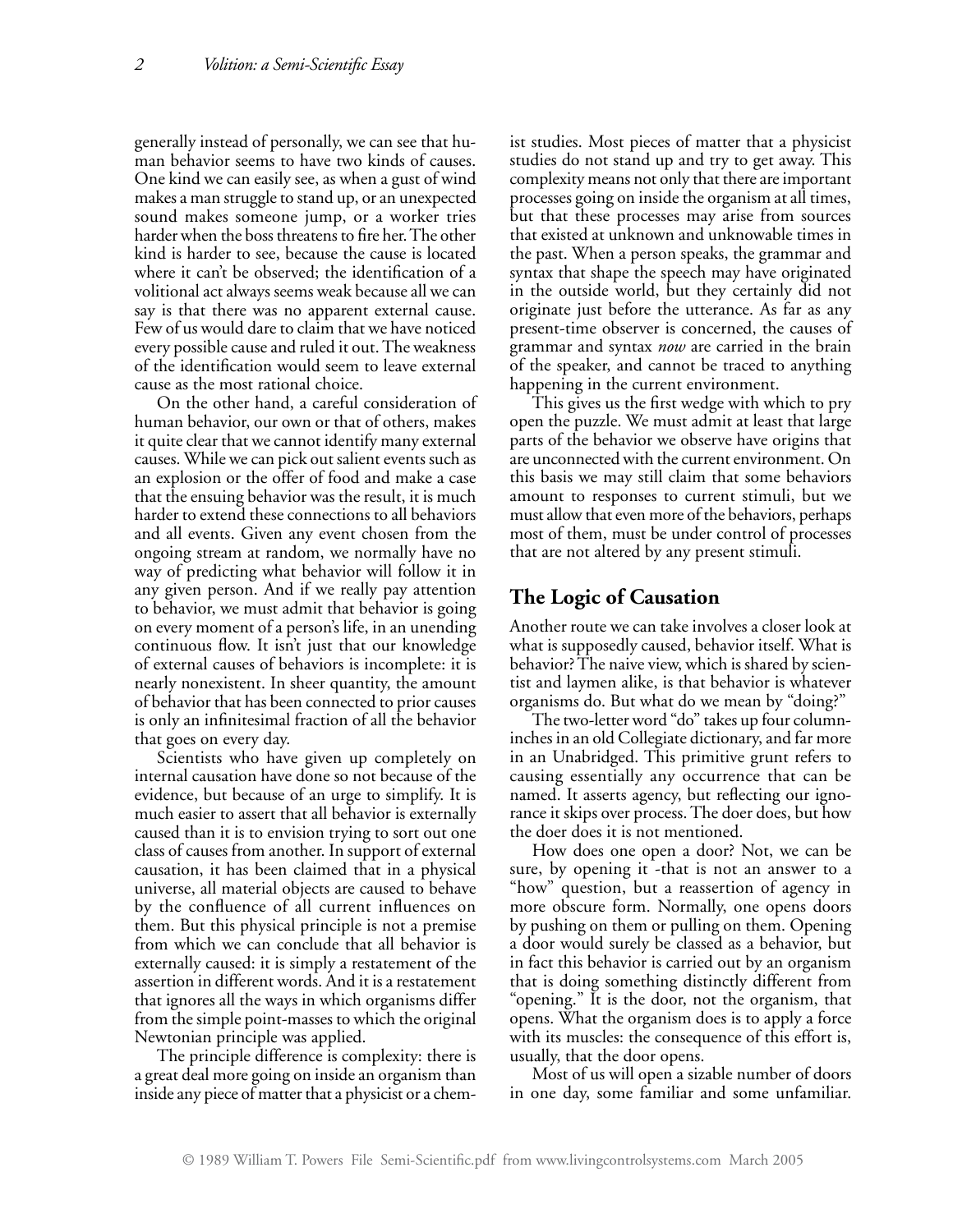We open bedroom doors, bathroom doors, front doors, car doors, supermarket doors, refrigerator doors, cupboard doors, and the doors where we work. There is no linguistic problem with calling all these activities "opening doors," but in terms of the motor actions we carry out, not only are the actions very different over all these instances of the "same behavior," but they are quantitatively different each time we open the *same* door.

What we call behavior is really some repeatable recognizable consequence of our motor actions. Almost 100 years ago, William James pointed out the uncomfortable fact that while these consequences repeat, the actions that bring them about do not repeat. Had James gone on to analyze this observation in more detail, he would have realized that the actions do not repeat for the simple reason that if they *did* repeat, their consequences would vary. If you turn left to enter a cafeteria, you will be able to buy your lunch. But if you enter the building by a different door, or if someone is standing in the way, or if the cafeteria is locked, you will not get lunch by turning left. Something else will happen. This is the story of essentially every behavior of any amount of complexity. Circumstances change. The surrounding world influences the outcomes of actions, and those independent influences can change greatly from moment to moment. Sometimes they don't change, so the same action will have nearly the same result as before. But organisms must produce behavior in the worst-case world, too, and they do. When external influences change, organisms alter their actions to compensate, even to the extent of reversing them or substituting a totally different action. This is a commonplace fact of life: regular behavior is *not* brought about by regular motor actions, and regular motor actions would not normally produce regular results.

That fact, as simple and obvious as it is, spells great difficulty for the concept of external causation. For external causation to work, the causal chain must remain predictable from beginning to end. There must not be any other causes that contribute to the outcome downstream from the initial cause—otherwise, anything could happen. If the principle of external causation worked as it is supposed to work, we would predict that disturbing the outcome directly would cause the outcome to change, in exact proportion to the disturbance. What does happen is that an immediate change in the action just cancels the effect of the disturbance.

This is the only way in which organisms can possibly continue to produce recognizable behavior. The patterns that result from their motor actions are ordinarily under continuous disturbance, the disturbances arising partly from independent sources in the environment and partly from the varying relationships of the organism to its environment. We see stable patterns; it follows that the actions of the organism cannot be correspondingly stable.

This analysis would seem to rule out external causation altogether, but that is not quite the result. What happens instead is that we are made to focus on something outside the purview of the causal hypothesis—not what changes when stimuli and disturbances occur, but what does not change.

#### **The Logic of Control**

We do not normally pay attention to the motor acts by which familiar patterns of behavior are created; for one reason, they are hard to observe. It is not action, but the consequence of action, that is made to repeat by a behaving organism. To understand just how variable those acts must be, we have to understand something about the workings of the physical world. When we see a person reaching out toward the floor-selector button in an elevator carriage, we see what seems to be a motion of the arm directed by its muscles toward the button. With a little reflection, we realize that the muscle forces are not aimed in the direction the hand is moving. They are aimed primarily straight up, countering the force of gravity and whatever accelerations of the elevator carriage are occurring. Even an act like reaching out toward something, which seems a direct expression of muscle action, is several steps removed from the actual motor behavior that is going on. The ends and the means are almost never related in any simple straightforward way.

Clearly, we do not simply "do" behaviors. That description is just too sketchy. A more accurate description would be that we—and other organisms—act in such a way that certain consequences are brought about and maintained. The phrase "in such a way" has a specific meaning: the way in question can be deduced from observing the consequence and knowing what independent forces are acting to alter the consequence. For instance, if we observe a car being steered straight down a level flat road, and we know that a crosswind is exerting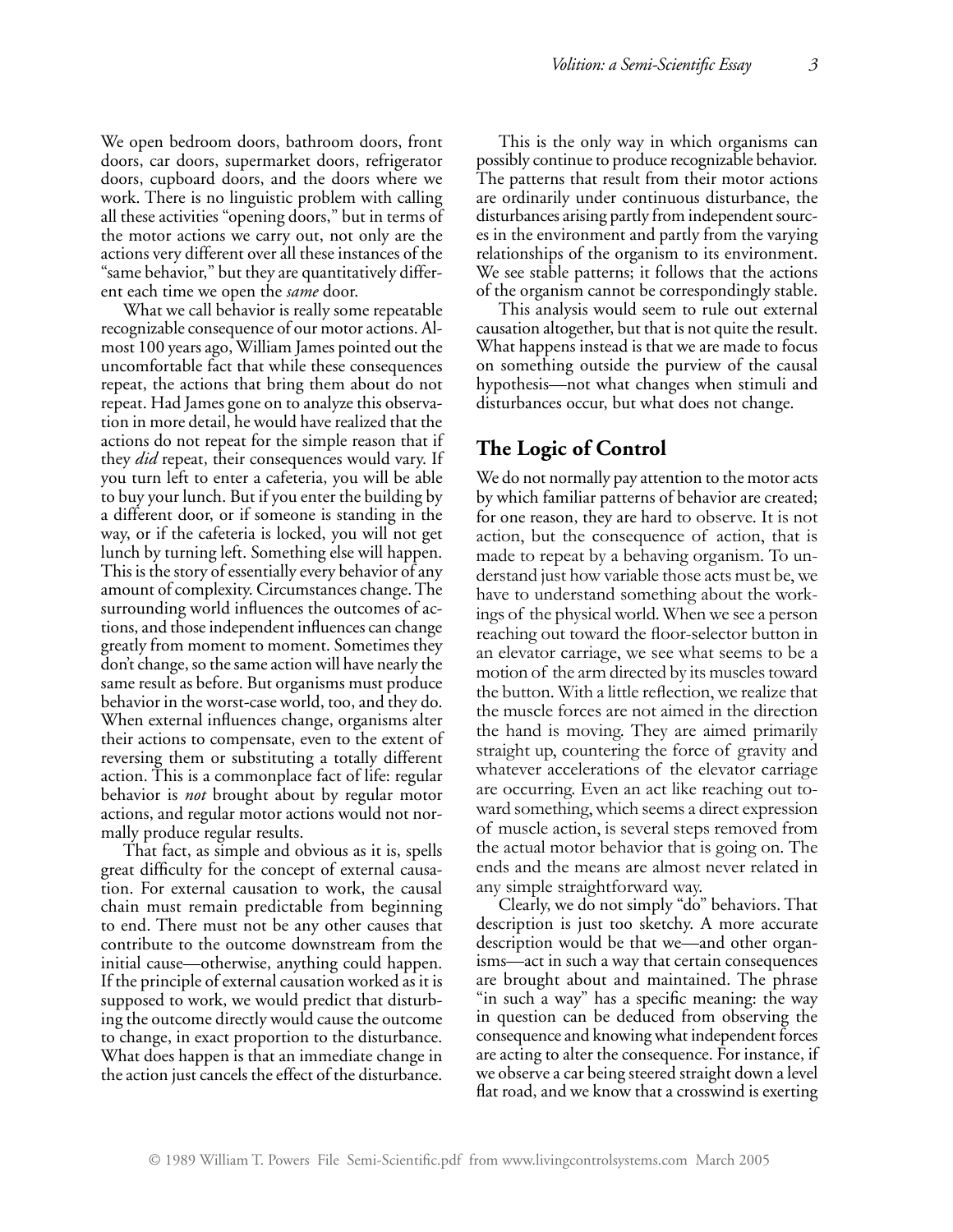75 pounds of force on the car to the left, we can be quite sure that the driver is exerting a force on the steering wheel that, relayed through the power steering, the linkage, and the front tires, pushes the car to the *right* with a force of just 75 pounds. If that were not so, the car could not go straight. When more than one influence adds a sideward force to the car—the camber of the roadbed, for instance, adding its effects to those of the crosswind—we can be quite sure that the driver's effort, translated into an effect on the car, is equal and opposite to the sum of all those disturbing forces. That is simply a matter of applying Newton's laws of motion, and observing that the car continues in a straight line.

When we see consistent behavior in the presence of independent disturbances, we can deduce that the actions of the organism must be varying so that the resultant is right for producing what we see. This is the basic logic of the phenomenon we know as control. A disturbance that tends to alter the final pattern results immediately in a change of motor action that tends to alter it by the same amount in the opposite direction. The net result is no change, or almost none. It is this lack of change, under circumstances where change is to be expected, that tells us control is occurring.

This concept of behavior clearly does not fit the conventional causal model. As expressed so far, it seems to rely on variations in actions that are fortuitously just right to prevent disturbances from having disturbing effects. To implicate external causation in this kind of situation, we would have to imagine that the external cause varied in just the way needed (taking the organism's properties into account) to make behavior change to preserve a particular outcome. We would have to imagine stimuli that act on the driver so as to keep the car exactly in its lane for, say, 100 miles despite the myriad disturbances, mostly invisible, that come and go during the trip. But the driver's environment doesn't care whether the car stays on the road or goes wandering off among the sagebrush. The causal explanation requires us to believe not just in one incredible coincidence, but in a never-ending stream of incredible coincidences.

To define behavior as a process of control does not require us to explain how this process is brought about: first we define the phenomenon; then we try to understand how it is created. The phenomenon is this: by varying their actions, organisms stabilize certain outcomes of those actions, outcomes that would otherwise change with every change in environmental influences on the same outcome.

### **The Mechanism of Control**

The development now turns somewhat technical. The question before us is now how an organism must be organized to produce the control phenomena we observe. The answer to this question has, in fact, been known for some 50 years.

If independent external causes cannot account for behavioral changes that control consequences, we must look for the causes elsewhere. The solution of this problem was found by engineers who studied certain types of human behavior in order to replicate it in a machine. The resulting machines were called control systems. The missing factor, these engineers discovered, was that the control system must sense the very consequence or outcome that is to be placed under control. The external cause of control behavior is the outcome itself—the effect. The cause and the effect are identical. The cause is not independent of the effect.

The basic arrangement of a control system is simple. A sensor reports the state of the controlled variable as a correspondingly variable signal, inside the control system. This signal is compared against a reference signal carried inside the system, and the discrepancy is represented by still another signal, the error signal. The error signal is amplified to produce a physical output, which in turn acts on the same controlled variable. This is the famous feedback loop, the feedback being negative in that any change anywhere in the loop propagates all the way around the loop to arrive at the starting point with the opposite effect. Properly speaking, feedback is a property of the entire closed loop, not of any one part of it.

When such a system is properly designed (not a particularly difficult task if the system is simple), the result is not quite what may have been expected. The basic effect is that the sensor signal is held very actively in a match with the internal reference signal. If the controlled variable is disturbed, the beginning of the change due to the disturbance causes a slight departure of the sensor signal from the reference signal; an error develops, which, highly amplified, produces action. The action, simply because of the way the negative feedback loop is arranged, tends to force the controlled variable back toward its undisturbed state, and thus tends very strongly to force the sensor signal back toward a match with the reference signal. Almost as an afterthought, this action opposes the effect of the disturbance.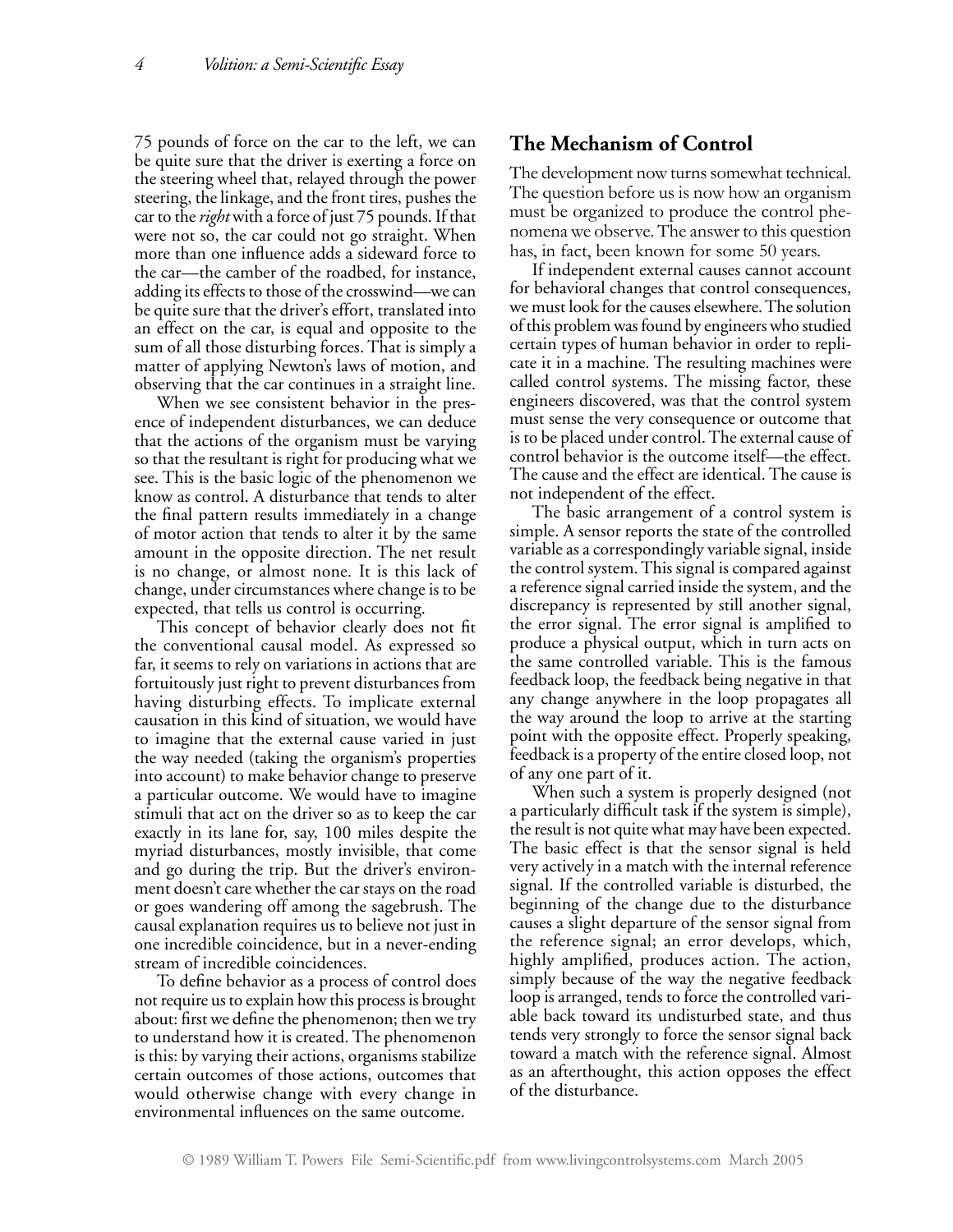The only generally correct way to describe the action of a control system is as a system in which all influences are in continuous equilibrium all around the closed loop. Applying a disturbance to the controlled variable results in an immediate rebalancing of the equilibrium, the action changing as the disturbance changes, so that the sensor signal is never allowed to depart much from the setting of the reference signal. Intuitively, we want to think of this circle as a sequence of events going around and around. Intuition, in this case, is simply wrong: it is attempting to treat the closed loop as if it were a lineal temporal sequence, and that does not work. Only the mathematics of control theory (or handson experience with control systems) can show the essentially simultaneous action of all parts of the system. Intuition must be retrained.

If anyone's intuition objects to the idea that mathematics can help it, the proof that it can is to be found in a basic property of control systems called "loop gain." Loop gain is the amount by which any variation is amplified as its effects make one complete trip around the " loop. Real control systems normally have loop gains amounting to a factor anywhere between 10 and one million. In other words, the effect of a small change in a variable upon itself (via the closed loop) is a change from ten to a million times as large as the original, and in the opposite direction. Intuition, of course, predicts disaster. Instead, there is control. One must simply learn control theory to understand how this result can occur. Nothing in our intellectual training has prepared any of us to reason out, unaided, how control systems work. The principles involved, although 50 years old, are unknown to almost everyone but engineering specialists.

Using the principles of control theory, engineers have built machines that behave exactly in the way organisms behave. They automatically vary their actions to bring about and maintain specific predetermined consequences of those actions, counteracting disturbances without any specific instructions to do so. They produce consistent outcomes by variable means: they behave just as William James said organisms behave. That is no coincidence: they were modeled on the behavior of organisms, and the engineers who invented them succeeded, serendipitously, in finding the first workable model of a behaving organism.

#### **The Appearance of Control Behavior**

When an engineer builds a control system, providing a reference signal for it is just a matter of introducing a signal generator into the system. The source of reference signals in organisms is not quite that easy to explain, but we do not need to account for the presence of reference signals to understand their effects.

For all practical purposes, reference signals function exactly as intentions are supposed to function. The reference signal specifies an intended state of the sensory input. Action is based at all times on the difference between the sensory input and the reference signal. The action, having a polarity opposite the detected difference, serves to reduce or negate that difference. This negative feedback first brings the external variable to the specified state, and then keeps it there, all the while creating actions that oppose any disturbances that might also act on the variable. Thus completely without any predictions and certainly without any influence of the future on the present, the control system's reference signal determines the outcome of action.

The action of a control system makes its sensory representation of an external variable match its internal reference signal. If that internal reference signal changes, the same organization will force the sensed variable to change in the same way, maintaining the match between sensory representation and reference signal. Thus whatever can vary the reference signal can cause the external variable to vary in the same way. The behavior of the external variable is then no longer what it would have been with the control system, the organism, absent. Normal physical influences are treated as disturbances, and cancelled by variations in the output actions of the control system. The external variable affected by the action behaves as the reference signal specifies, not as the environment otherwise would make it behave.

Reference signals clearly have something to do with the phenomenon we intuitively recognize as volition. The simple alteration of a signal inside the system causes an external variable to behave in a corresponding way. But this causal connection is anything but straightforward, because the motor outputs that appear not only must bring the variable to the right state, but must show added variations that are needed to counteract the effects of unpredictable disturbances. In a great many situations, the outputs required to keep a variable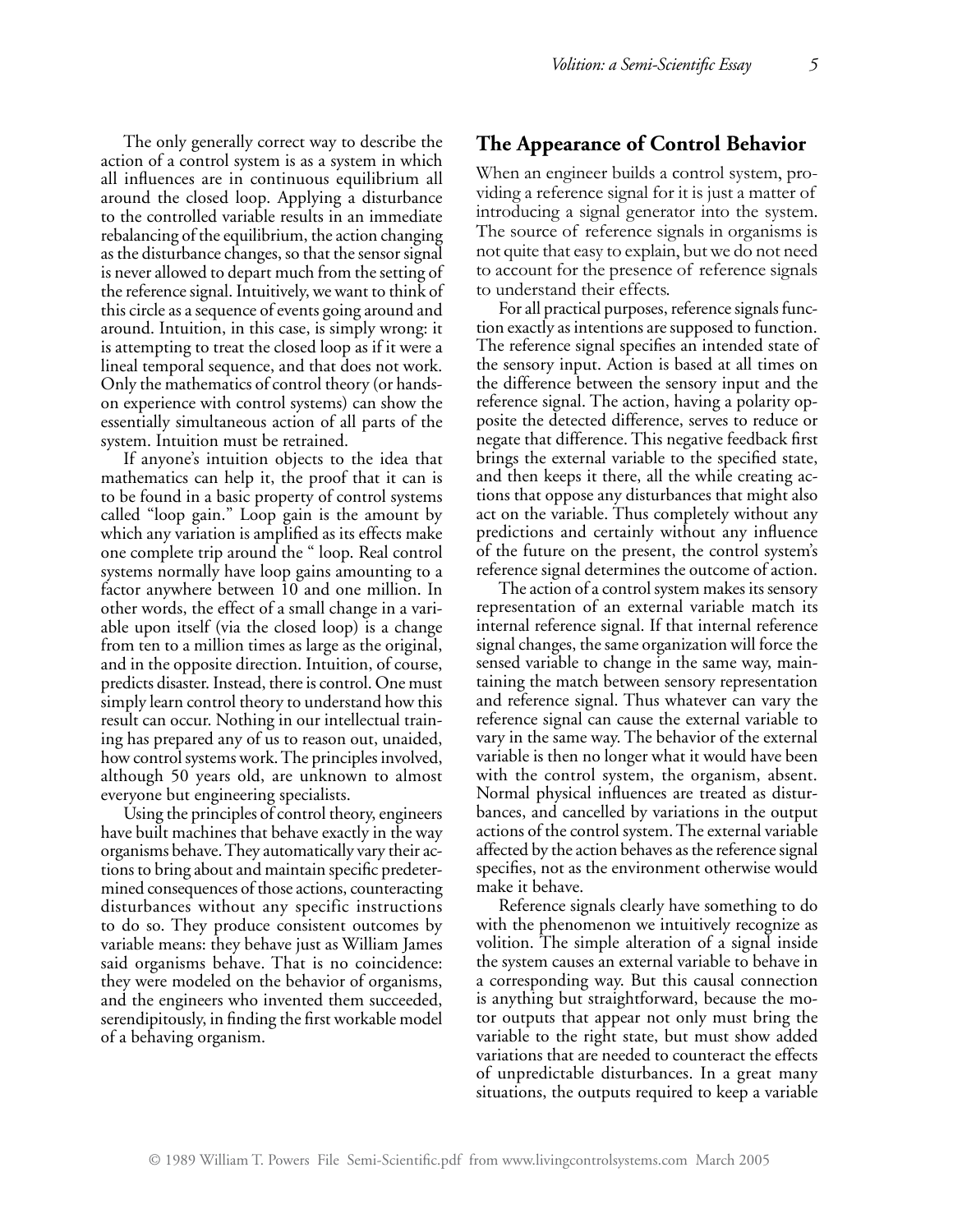under control are small and even trivial—or would be, if disturbances were not present. Disturbances, however, are almost always present, and even in perfectly normal environments they have large influences on the variables we are controlling. A driver in a precisely-made car in perfect condition on an absolutely level road would scarcely need to steer at all—the efforts involved would be miniscule. But if the road tilts and the crosswind blows, or if the car pulls spontaneously to one side, the driver must start exerting significant efforts, efforts that are needed simply to oppose disturbances. Because these efforts do occur, the controlled variable is kept from changing; it obeys the intention, not the disturbances.

The logic of control shows us that there are really two major kinds of relationships going on at the same time. One is the relationship between the reference signal and whatever it is that is being controlled. The behavior of the reference signal determines, through feedback effects, the behavior of the controlled variable. At the same time, however, there is another relationship between the system's actions and independent environmental disturbances. Every disturbance calls forth a change of action that is quantitatively equal and opposite to it, in terms of effect on the controlled variable. We know that this apparent relationship is really the result of small errors induced by the disturbances, errors that are highly amplified to become opposing actions. If we did not have that model of a control system in mind, the appearance would be that the disturbances are directly causing the actions, and the stability of the controlled variable would be just a lucky break for the organism.

We therefore have a dual causal relationship that is seen in the behavior of every control system. The *actions* of the system appear to be determined largely by external forces that disturb the controlled variable. At the same time, the state of the controlled variable appears to depend only on the will of the control system, which we now recognize to mean on the setting of a reference signal inside the system. The controlled variable remains close to the state specified by the reference signal. We see the arms of the driver urging the steering wheel continuously to the left and right in an apparently random pattern, a pattern we could eventually trace to crosswinds and other variable influences on the car. But the car itself continues its course undisturbed, remaining on the line that the driver intends. What the car is doing seems to be almost unrelated to what either the crosswind or the driver's arms are doing.

These two seemingly different kinds of causal relationship are really just aspects of the way one system behaves in relationship to its environment. Control theory removes the duality, showing us what is really going on. But while it does that, it also explains why we see two different kinds of causation in behavior, external causes and, less obviously, internal causes. The reference signal is the internal cause, and what it causes is the outcome of behavior. The sum of all disturbances is the external cause, and what it causes is the action, or most of the action, that stabilizes the outcome.

Control theory thus shows us how it is that outcomes can be voluntary while actions are involuntary (a nice summing-up that is due to Wayne Hershberger). Once we have this picture clear, we can understand how the driver can intend for the car to stay on the road, and carry out that intention, while being unable to predict or choose the forces his own muscles apply to the steering wheel while bringing about the intended result. When the driver elects to control the position of the car, by that very choice he elects to let the wind and a dozen other invisible disturbances determine his motor actions.

#### **A Hierarchy of Control**

Motor behavior involves the operation of hundreds of control systems, each associated with controlling the force applied at the attachments of a muscle. Many others sense and control muscle length. But these elementary control systems are not the end of the story: they are used in turn by systems of higher level, which control variables much farther removed from the nervous system. In the example of the driver, the muscle-force control systems are employed in the larger control loop that involves the steering forces applied to the car, the position of the car on the road, and the visual images that tell the driver about that position. In order to control the appearance of the scene in the windshield, the driver's primary way of sensing the car's position, the driver's brain must compare the scene as it actually is with a reference image (or, if not literally an image, some internal information relating to the visual field). The mismatch between what is sensed and what the internal reference specifies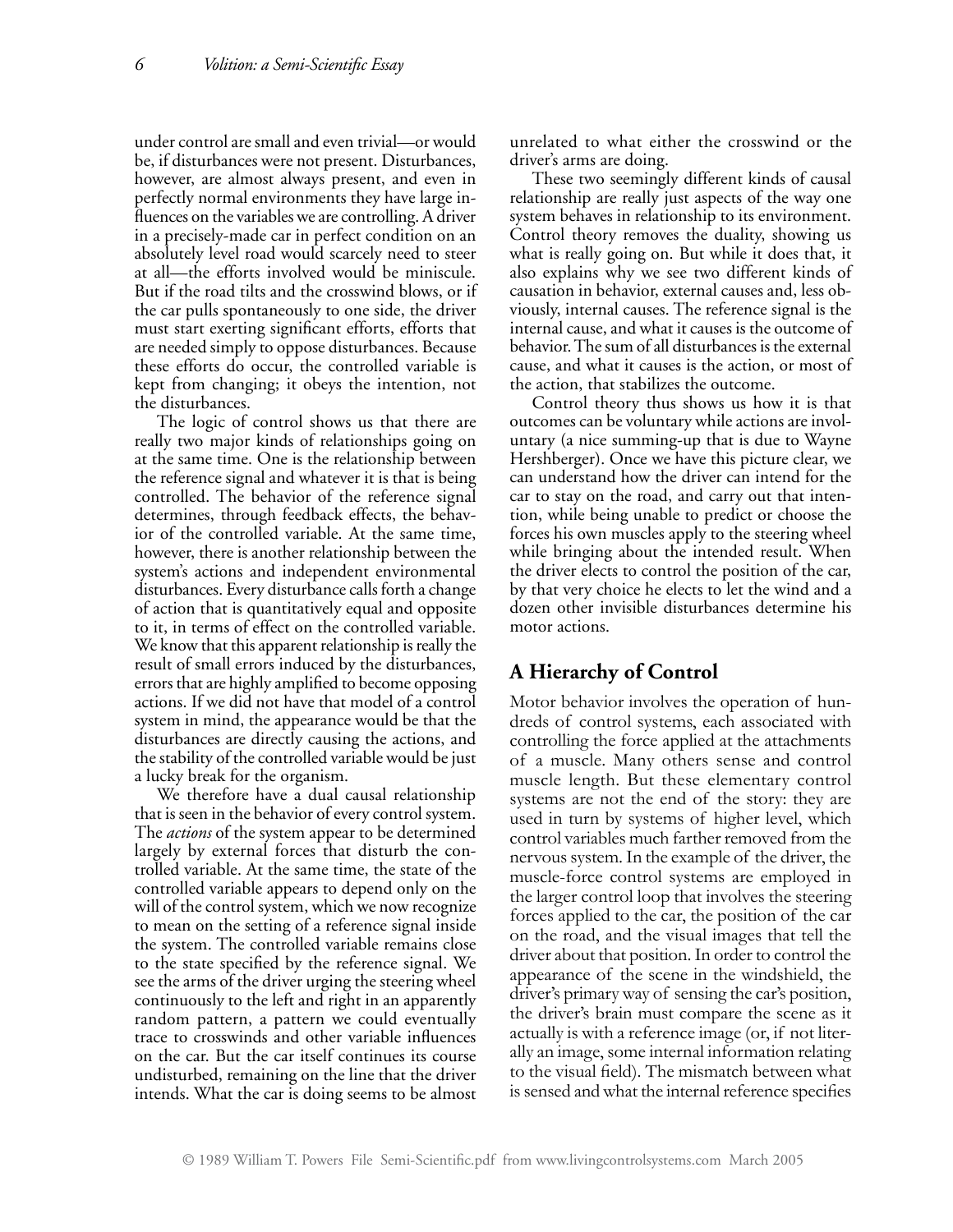is the basis for exerting forces to the left or right, or for not exerting forces on the steering wheel.

The higher-level control loop does not operate the muscles directly; instead it varies reference signals sent to the muscle- force controlling systems (according both to this control-system model and to neuroanatomy). Those control systems automatically make the sensed forces match the reference signals, in the process generating physical forces on the steering wheel. There are probably more than just these two layers of control involved in steering a car, but these two will get us started.

The reference signal specifying the car's intended position is itself variable: the driver is not stuck forever in his lane. When the driver overtakes a slower vehicle, we observe that at some point the car veers left and takes up a new path in the adjacent lane until the vehicle is passed; then it swings back and resumes its former position. In a stiff crosswind this can be an exciting encounter as the car passes into the lee of the other vehicle; at that point the steering effort that has been counteracting the crosswind suddenly makes the car lurch toward the other vehicle, and the steering effort has to be relaxed—and then proves insufficient as the driver's car pulls ahead, into the crosswind again. But most drivers manage to pass another car or a truck in a way that seems effortless to an onlooker who does not feel the fluctuations in steering efforts.

This passing-event required that the reference position for the visual-motor steering control system be changed for a while, and then changed back. But following the logic of control, we do not ask so much about these changes as about what remained constant because of them. What remained constant was the car's progression toward its destination. There is no one generic answer to the question of what remains constant—the driver might be trying to maintain a constant estimated time of arrival, or might just be trying to maintain a good average speed for some unexamined reason. Keeping the speedometer at a certain reading would be part of maintaining an average speed, but going around a truck instead of ploughing into its rear is also necessary.

Voluntary and involuntary aspects of the behavior shift their roles as we consider higher levels of control. If the driver chooses to exert a specific sensed force on the steering wheel, he has no choice but to create a certain amount of contraction in his muscles. If he chooses to keep the car in a specific position on the road, he has no choice but to set the muscle-force reference signal at whatever level is required by disturbances of the car's path. In effect the crosswind and other disturbances are determining the setting of the effort reference signal, given the intention to stay in the lane. And now the intention regarding the car's position relative to the road has to be changed if the forward progress is to remain the same: the presence of the other vehicle makes the changed position mandatory, given the intention to maintain forward progress.

Again we ask, what is this forward progress for? Presumably, the driver is not astonished to find himself driving a car down a road: he is going somewhere, perhaps intending to arrive in time to meet someone for lunch. The intention of arriving at a particular place at a particular time has put him on this road, in this car, going at this speed. However, if the perception of arriving in space and time as intended is to be maintained, the reference signal specifying forward progress has to be varied: it must have varied in order to get the car onto this road in the first place, and sooner or later it must vary in order to enter the driveway of the restaurant. To maintain the pattern of the whole trip in the intended form, the driver must periodically vary the intention regarding forward progress, and in the precise way dictated by the starting point, the time on the dashboard clock, and the location of a free parking slot at the destination. The reason for having made and now having kept this lunch date is for the driver to sell a house to the person waiting for him. The driver intends to sell this house. If someone else had called him to ask about it, he would have made a different trip, perhaps not even in a car, and he would have gone to a different destination, perhaps not for lunch. That is because once he has selected the reference condition of selling a house, he has to go wherever a buyer can or will meet him. There is no other way to give his pitch to the prospective buyer: he has no choice.

As it happens, our driver was trained as a physicist specializing in nuclear power plant design. Why is he so intent on selling this house? And why was he so intent last week, and why will he be the same next week? Because selling houses is now his only means of making money, the demand for new nuclear power plants having slackened dramatically. This means of making money presented itself, and as he intended to make a reasonable living and no comparable opportunity was found, he had no choice but to take the job. This was the only available occupation that promised to provide the amount of money he intended to make.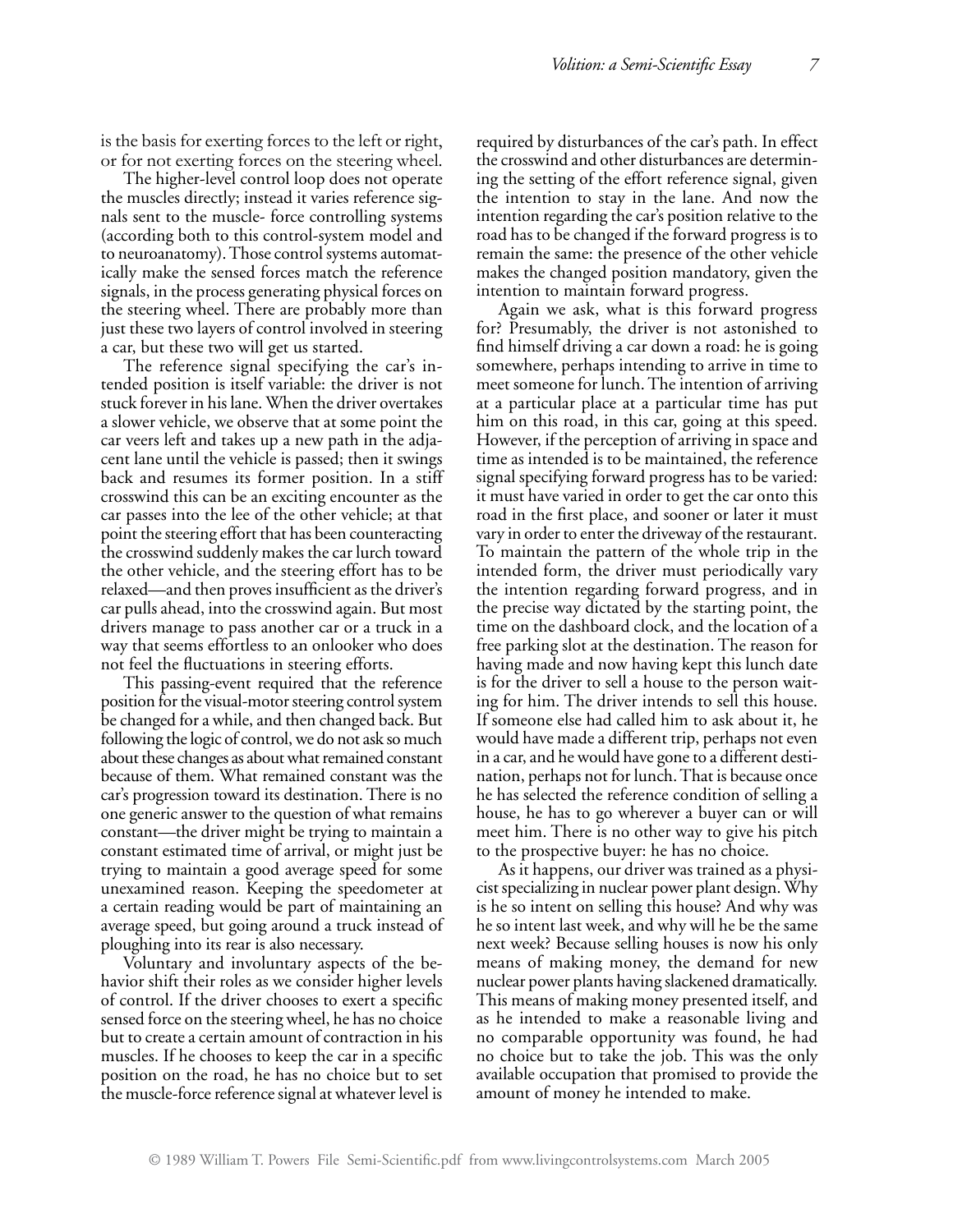The intention to make \$50,000 per year instead of, say, \$25,000, can be traced to the fact that when he lost his job as a power plant designer, he consoled himself in a foolish manner and is now required to pay \$25,000 per year in alimony. Actually, his simple needs would be met quite well on \$25,000, but the negative \$25,000 disturbance due to the alimony required him to set his salary goals correspondingly higher, so he can net enough to provide a sufficient living for himself. Obviously, he intends to make a sufficient living, as he thinks of it, but that intention, plus the disturbance, leaves him no choice but to earn twice as much as he needs.

We can now see that it is the alimony disturbance of the driver's income that explains why, at 11:48:37 this morning, he was exerting a 1.2 kilogram-meter torque to the left on the steering wheel, steering the car to the *right* around a curve in that ubiquitous crosswind. The highest-level goal—plus dozens of external disturbances at several intervening levels of abstract intentions—required that effort at that time.

If we were to carry out this sort of analysis with a real person, we would arrive eventually at levels of intention that would be very hard to trace any higher. Perhaps there is a highest level, having to do with control of abstract concepts like a self, relationships to a society or a family, loyalties to knowledge or culture or religion. Where the highest-level reference signals come from is an interesting question, but not germane here.

The central point of this imaginary excursion up the levels of control is that volition and necessity are not simple matters. It is rather arbitrary to select a momentary intention and treat it as if it came from nowhere and served no higher purpose. It is especially risky, in talking of the will, to talk of *free* will. What seems free will at one level of analysis is a necessary adjustment to external disturbances at another level. There is nothing wrong with identifying the sense of volition with reference signals in a hierarchical control-system model of the brain. That may well be a correct identification; it is certainly functionally and scientifically plausible. But in order to understand how voluntary and involuntary behavior interact, we must think of the entire hierarchy, not just one slice out of its middle.

#### **The Web of Intention**

Even at the lowest level in the human behavioral hierarchy there are control systems, systems that maintain muscle forces, as sensed in the tendons, at levels specified by signals descending the spinal cord from the brain. Those descending signals, while acting as first-order reference signals, are also the actions of higher-level control systems concerned with controlling more abstract or general variables.

There must be many major levels of control, perhaps ten or more, in the human nervous system and brain. At the lower levels we have systems that sense and control effort vectors in space, that employ these vectors to control bodily configuration, that vary configuration reference signals to control movements or transitions. At still higher levels the configurations and movements become the familiar events we recognize as acts, and those acts are maintained in relationships involving many acts and many external objects and events. On top of these levels are all the cognitive levels, in which the world of experience is classified, analyzed symbolically and logically, abstracted to become principles and generalizations, and finally made into coherent concepts like the concept of a self, a society, a science, a material world. Control occurs at all of these levels, each level acting to control its own kind of perception by means of varying the reference signals, which we experience as volition, reaching lower systems.

While it may be that human beings control what they experience in terms of certain broadly shared types of perception, the variety of human experiences, circumstances, preoccupations, and problems tells us that within these broad classes, the structures of control that individuals build up as they mature are highly idiosyncratic. It is no simple matter to manage a world that begins as millions of identical sensory signals, and is then subject to multiple levels of interpretation that must, for the most part, be worked out in private and without the aid of an instruction manual. It is no simple matter to discover how one part of this world can be controlled without negating the control of another part of it, at the same or a different level. The highschool senior understands that by going to college and submitting to at least four more years of school, he will be able to enhance his personal power and self-respect, to raise children in comfort, to feel a part of his conception of a larger world.